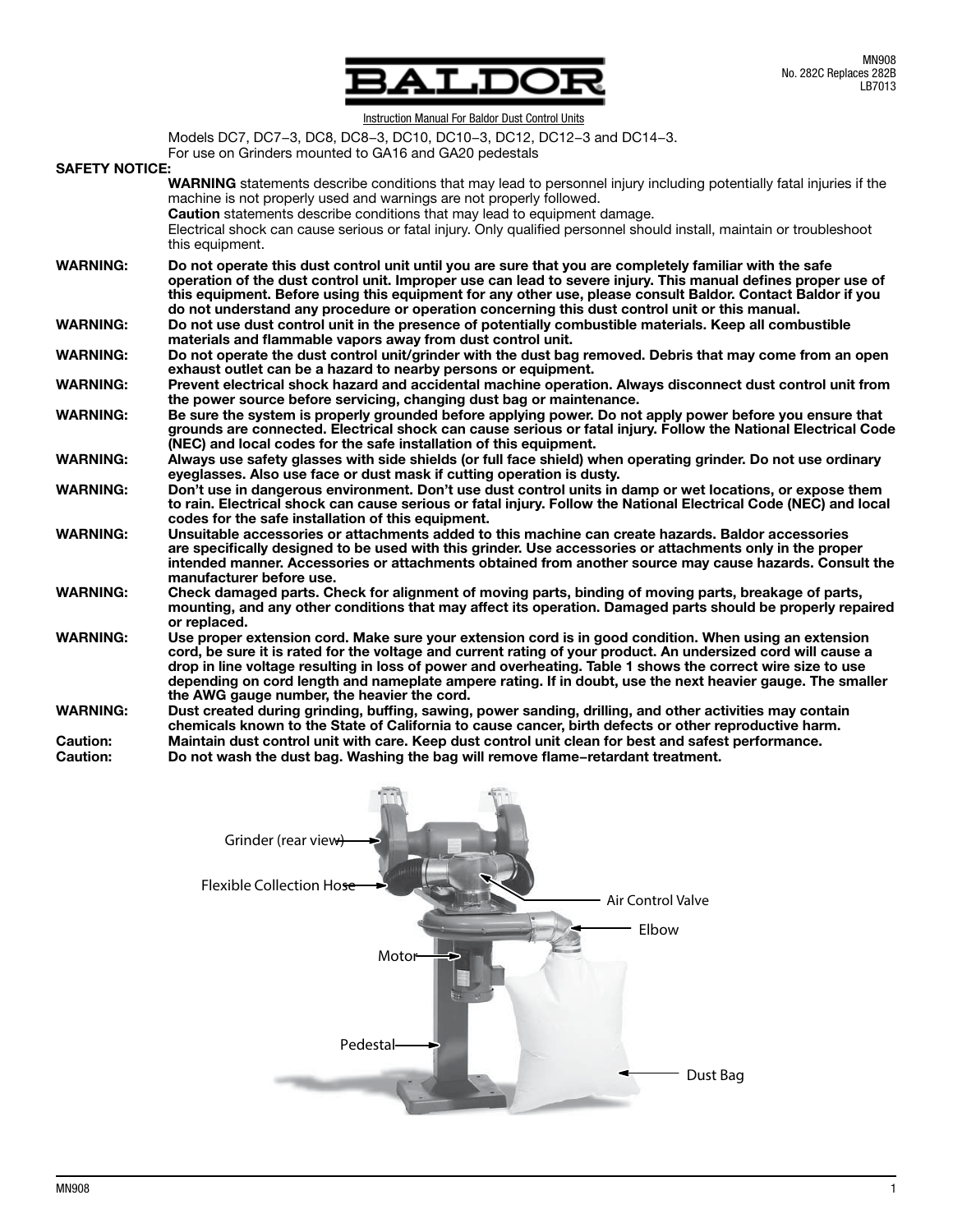**Installation** When you receive your control, there are several things you should do immediately.<br>1. Observe the condition of the shipping container and report any damage immed

- 1. Observe the condition of the shipping container and report any damage immediately to the commercial carrier that delivered the product.
- 2. Verify that the part number you received is the same as the part number listed on your purchase order.



- 3. Bolt pedestal securely to floor. Pedestal must be securely mounted to floor to prevent tip hazard.
- 4. Remove the pedestal assembly bolt (Figure 1) located in top mounting plate.
- 5. Replace pedestal assembly bolt with stud and washers supplied with the dust control unit (see Figure 2). Use Fig. 2A for GA20 pedestal and Fig. 2B for GA16 pedestal. Tighten the stud securely into the pedestal.
- 6. Mount dust control bracket over stud with motor on bottom side, see Figure 2. Align mounting holes in bracket with those in pedestal. Secure bracket to stud with nut supplied. Proceed to mount grinder to pedestal by using proper holes in pedestal and installing mounting bolts supplied.
- 7. Mount the double−inlet air control valve to the inlet of the blower unit and secure at base of air control valve. Attach a hose (supplied with unit) to each inlet and to each grinder exhaust outlet. Secure both ends of hoses with clamps supplied.
- 8. Attach elbow to exhaust outlet of blower.<br>9. Attach dust bag to elbow with clamp sup
- Attach dust bag to elbow with clamp supplied.

### Electrical Instructions

Single phase dust control units are rated dual voltage. Some single phase dust control units are equipped with cord and grounding type plug for 115 volts. To use with a different voltage, see instructions provided to make wiring changes. All attachment plugs and any receptacles must be replaced with devices rated for the voltage for which the dust control unit is reconnected. For your safety, be certain dust control unit is properly grounded. Table 1 indicates the minimum wire size. Be sure to comply with NEC and local wiring codes.

Three phase dust control units are normally dual voltage and must be wired for the proper voltage and rotation direction (connections are inside conduit box). Connect phase sequence so that the wheel moves down toward top surface of tool rest as viewed from front of dust control unit. Wheel must rotate toward tool rest. Be sure all electrical connections are secured and properly insulated. For your safety, be certain dust control unit is properly grounded. Table 1 indicates the minimum wire size. Be sure to comply with NEC and local wiring codes.

|                      |                      | <b>Volts</b> | Total Length of Cord (Cord + Extension, in Feet) |     |                 |     |  |
|----------------------|----------------------|--------------|--------------------------------------------------|-----|-----------------|-----|--|
| <b>Ampere Rating</b> |                      | 115V         | 25                                               | 50  | 100             | 150 |  |
|                      |                      | <b>230V</b>  | 50                                               | 100 | 200             | 300 |  |
| <b>More Than</b>     | <b>Not More Than</b> |              | <b>AWG</b>                                       |     |                 |     |  |
| 0                    | 6                    |              | 18                                               | 16  | 16              | 14  |  |
| 6                    | 10                   |              | 18                                               | 16  | 14              | 12  |  |
| 10                   | 12                   |              | 16                                               | 16  | 14              | 12  |  |
| 12                   | 16                   |              | 14                                               | 12  | Not Recommended |     |  |

| Table 1 Minimum Gauge Wire Size |  |  |  |
|---------------------------------|--|--|--|
|---------------------------------|--|--|--|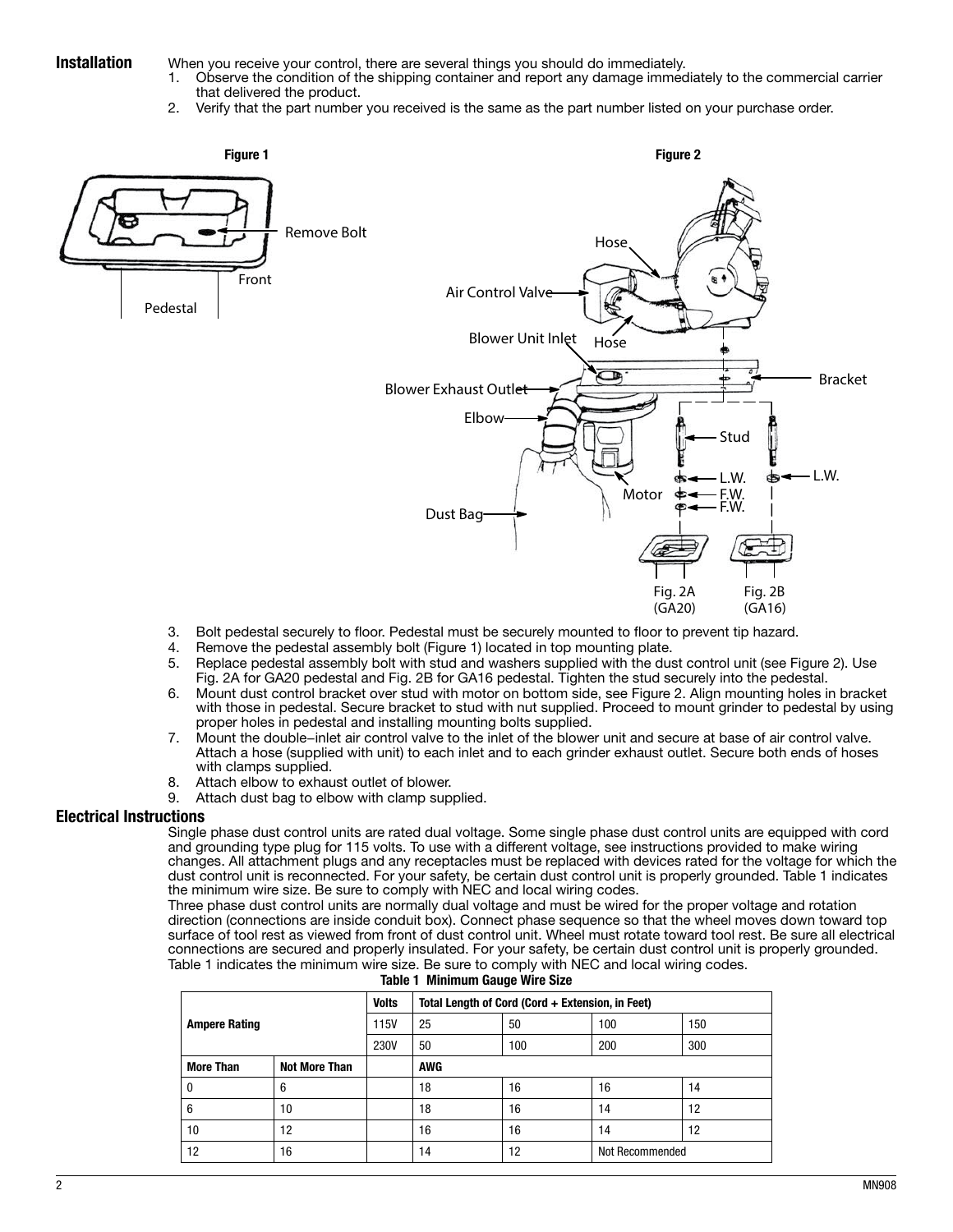# **Grounding Instructions**<br>WARNING: Be sure

#### Be sure the system is properly grounded before applying power. Do not apply power before you ensure that grounds are connected. Electrical shock can cause serious or fatal injury. Follow the National Electrical Code (NEC) and local codes for the safe installation of this equipment.

1. All grounded, cord−connected dust control units:

In the event of a malfunction or breakdown, grounding provides a path of least resistance for electric current to reduce the risk of electric shock. This dust control unit is equipped with an electric cord having an equipment− grounding conductor and a grounding plug. The plug must be plugged into a matching outlet that is properly installed and grounded in accordance with all local codes and ordinances. Do not modify the plug provided. If it will not fit the outlet, have the proper outlet installed by a qualified electrician.

Improper connection of the equipment−grounding conductor can result in a risk of electric shock. The Green insulated wire (with or without yellow stripes) is the equipment−grounding conductor. If repair or replacement of the electric cord is necessary, do not connect the equipment−grounding conductor to a live terminal. Check with a qualified electrician or serviceman if the grounding instructions are not completely understood, or if in doubt as to whether the tool is properly grounded.

Use only 3−wire extension cords that have 3−prong grounding plugs and 3−pole receptacles that accept the tool's plug.

- Repair or replace damaged or worn cord immediately.
- 2. Grounded, cord−connected dust control units intended for use on a supply circuit having a nominal rating less than 150 volts.

This grinder is intended for use on a circuit that has an outlet that looks like the one illustrated in Figure A or B.



## Operation<br>WARNING:

Do not operate this dust control unit until you are sure that you are completely familiar with the safe operation of the dust control unit. Improper use can lead to severe injury. This manual defines proper use of this equipment. Before using this equipment for any other use, please consult Baldor. Contact Baldor if you do not understand any procedure or operation concerning this dust control unit or this manual.

> Before operating the dust control unit, be sure that all parts are in place. Check the grinder that is connected to the dust control unit to be sure it is in safe operating condition. Replace any damaged or missing parts. Do not operate arinder or dust collector with damaged or missing parts.

#### WARNING: Do not use dust control unit in the presence of potentially combustible materials. Keep all combustible materials and flammable vapors away from dust control unit.

The dust control unit is for collecting dry material. Many materials in dust form are combustible. Check material safety data sheet. If material is potentially combustible, do not use with this dust control unit.

#### WARNING: Do not operate the dust control unit/grinder with the dust bag removed. Debris that may come from an open exhaust outlet can be a hazard to nearby persons or equipment.

#### Air Flow Control

The air flow is directed to the wheels by adjusting the air control valves. To meet OSHA requirements, it is necessary to direct the air flow to the wheels, see Figure D. For open and closed position of air control valves, see Figure E. Close the air control valve to the unused wheel, open the air control valve to the wheel being used.

### Figure D

| Catalog No.            |                                 | <b>Grinding Wheel</b><br><b>Maximum Size</b> |         | Air Flow*<br>ft <sup>3</sup> per minute |                                        | Dust<br>Bag | <b>HP Dust</b><br>Control |
|------------------------|---------------------------------|----------------------------------------------|---------|-----------------------------------------|----------------------------------------|-------------|---------------------------|
| 115<br>1Phase<br>60 Hz | 208-230/460<br>3 Phase<br>60 Hz | Dia.                                         | Width   | <b>Capacity</b>                         | OSHA**<br><b>Required</b><br>per wheel |             | Motor                     |
| D <sub>C</sub> 7       | $DC7-3$                         | 7"                                           | $+11$   | 440                                     | 220                                    | $ARB-1$     | 1/2                       |
| D <sub>C</sub> 8       | $DC8-3$                         | 8"                                           | 4.99    | 440                                     | 220                                    | $ARB-1$     | 1/2                       |
| <b>DC10</b>            | $DC10-3$                        | 10"                                          | $-1.32$ | 440                                     | $390*$                                 | $ARB-1$     | 1/2                       |
| <b>DC12</b>            | $DC12-3$                        | 12"                                          | 2"      | 440                                     | $390*$                                 | $ARB-1$     | 1/2                       |
| <b>DC14</b>            | $DC14-3$                        | 14"                                          | 3"      | 700                                     | 590*                                   | $ARB-2$     |                           |

Adjust air control valves to direct total air flow to wheel being used. This is to meet OSHA air flow requirements.

Close the air control valve to the unused wheel, open the air control valve to the wheel being used.

From ventilation section 1910.04 Table G-4, Federal register, Vol. #202.

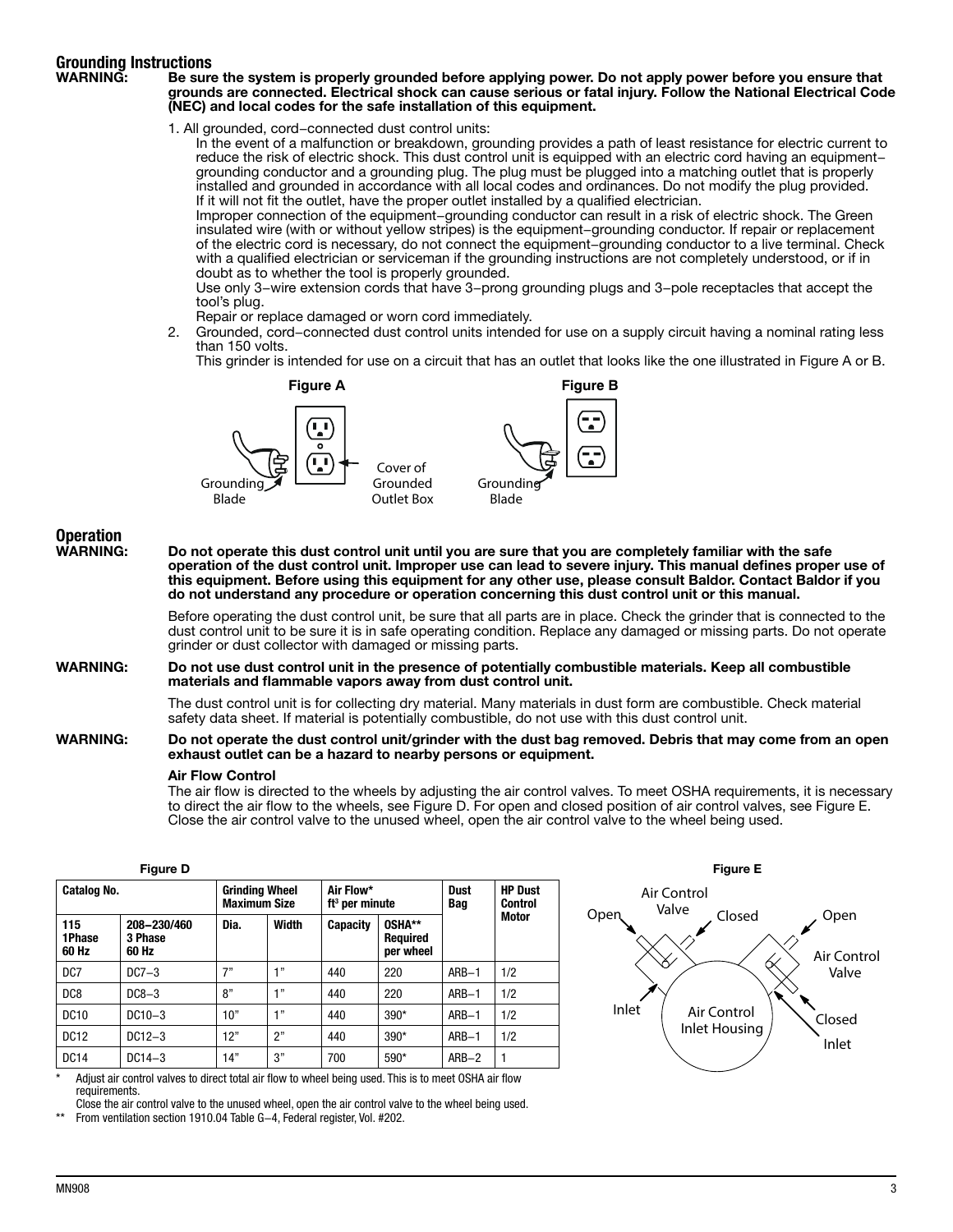# **Maintenance<br>WARNING:**

### Prevent electrical shock hazard and accidental machine operation. Always disconnect dust control unit from the power source before servicing, changing dust bag or maintenance.

### Caution: Do not wash the dust bag. Washing the bag will remove flame−retardant treatment.

- Motor and bearings are lubricated for life and do not require additional lubrication.
- The dust bag and hoses connecting the dust control to the grinder should be cleaned occasionally (as needed).
- • Wearing safety glasses and dust mask, remove the dust bag and shake the dust into a suitable container for disposal. Dispose of the dust in accordance with material safety data sheets, local codes and ordinances.
- • Do not wash the bag. Washing the bag will remove flame−retardant treatment.
- • Re−install the dust bag after cleaning.
- • Replacement parts are available from Baldor distributors. Provide catalog number and specification number from nameplate of the Baldor product, plus the part description.
- Do not discard this manual. Keep it in a convenient location for reference.